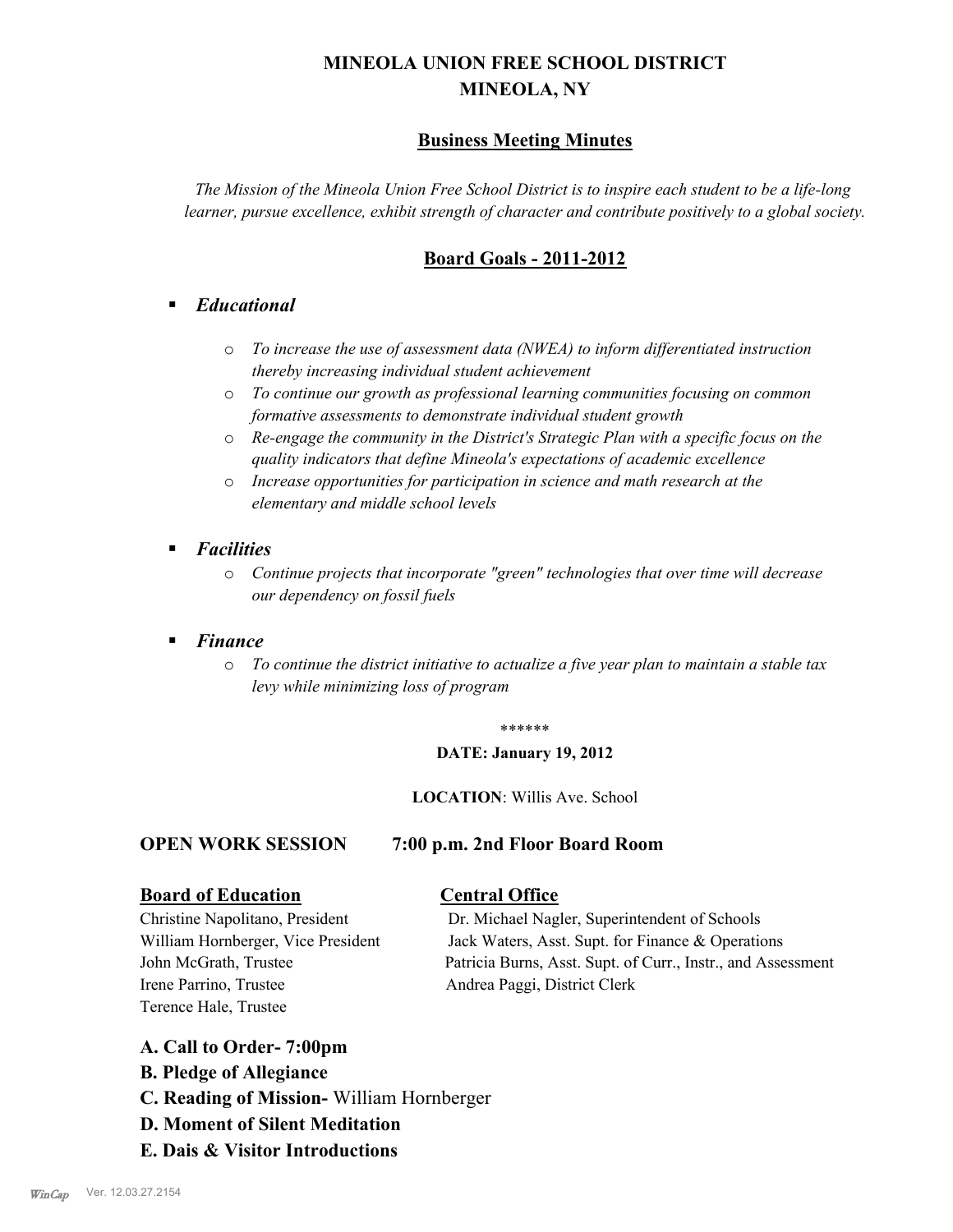## **F. High School Student Organization Report**

Mathias Penaherrera, the SO representative, gave an update of what is going on at the high school. Mathias reported that second quarter is ending and the mindterms and regents will take place next week. The Student Organization will have their Valentine Sale and will be selling carnations and chocolate. Mathias stated that it is an exciting time at the high school for seniors, who have started to receive their acceptance letters from colleges. The SO met with the head of the lunch progam and it was very productive with many of the students questions being answered. Student had a chance to communicate their concerns. Upcoming events include the SO Bake Sale and Reggie Carter Night.

Ms. Napolitano thanked Mathias for his report. She asked Dr. Nagler if he would introduce tonight's special performance. Dr. Nagler stated that this evening there would be a a preview of the Middle School musical "Annie" under the direction of Mr. Deluca. Six of the actors did a short performance for the Board and the audience. After the performance, Dr. Nagler thanked the girls and Mr. DeLuca for coming tonight and he encouraged everyone to attend- 2/3 at 7:30pm and 2/4 at 2pm and 7:30pm.

## **G. Old Business**

Ms. Napolitano asked the Board if they had any old business to discuss. Mr. Hale, Ms. Parrino. and Mr. McGrath had nothing for discussion. Mr. Hornberger asked for the status of the school calendar. Dr. Nagler stated that there would be a presentation tonight. Mr. Hornberger had no other old business.

### **H. New Business**

**RESOLUTION #49b- BE IT RESOLVED** that the Board of Education of the Mineola Union Free School District accepts the donation of \$2,000.00 from the Thomas & Jeanne Elmezzi Private Foundation to purchase kitchen equipment in the Life Skills classroom.

**Motion:** Terence Hale **Second:** John McGrath

Discussion: The Superintendent stated that last year this foundation donated \$5000 to build a new kitchen and they came back to visit and see the worl that was completed. The foundation was pleased with what they saw and have decided to donate additional money for kitchen equipment.

| Yes: | Terence Hale         | No: | None |
|------|----------------------|-----|------|
|      | Irene Parrino        |     |      |
|      | John McGrath         |     |      |
|      | William Hornberger   |     |      |
|      | Christine Napolitano |     |      |
|      |                      |     |      |

**Passed:** Yes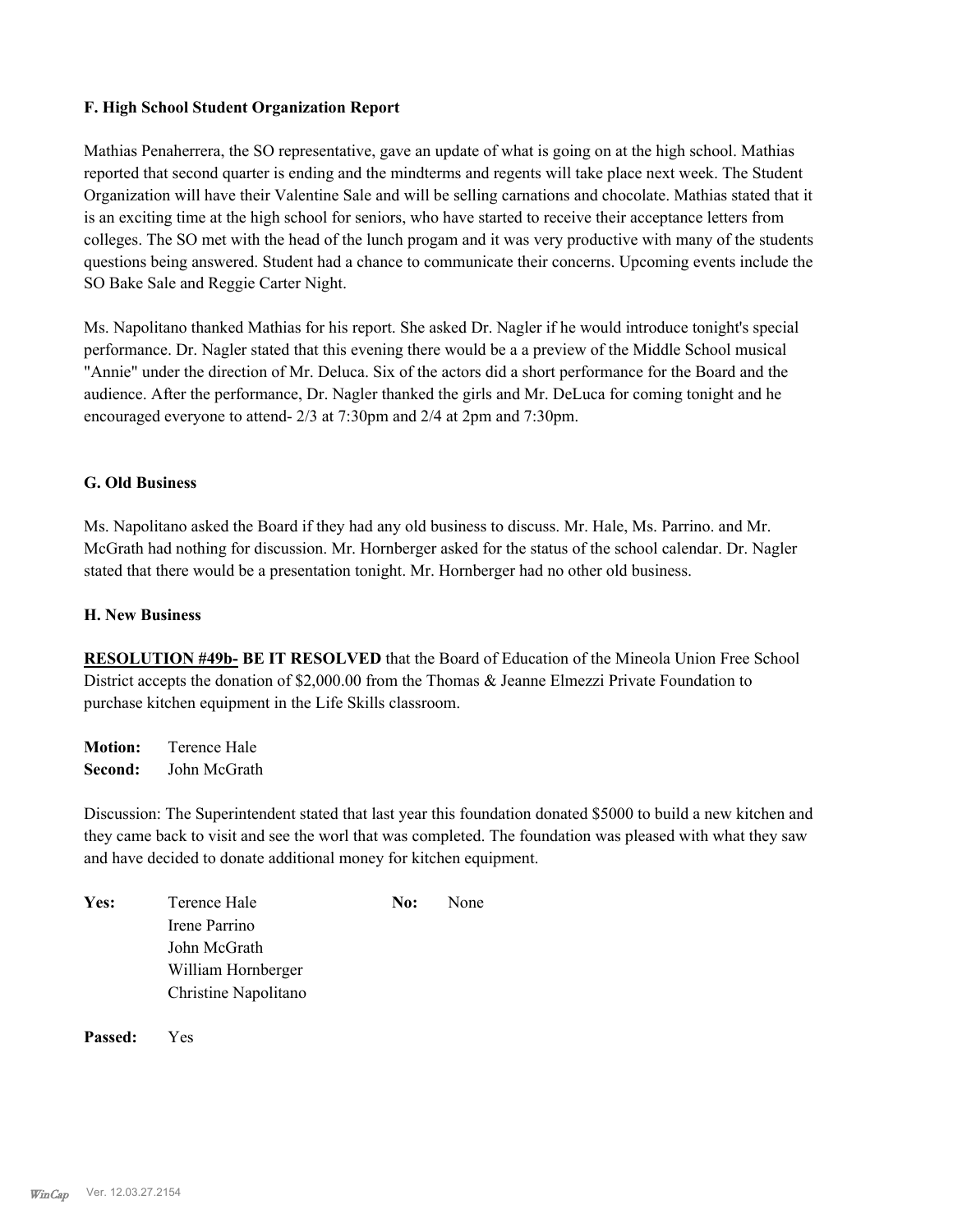### **I. Consensus Agenda**

**RESOLUTION #50-BE IT RESOLVED** that the Board of Education approves the consensus agenda items I.1.a.. through I.7.c.2., as presented.

**Motion:** John McGrath **Second:** Terence Hale

Discussion: The Superintendent stated that tonight one of the teachers, Alaina Tutrone, will be receiving tenure. The Superintendent invited Ms. Molloy, principal of the Jackson Avenue School, to come up and speak. Ms. Molloy started by saying that Mr. Gaven wanted to be here but was unable to attend due to a conflict. But he wanted Ms. Molloy to convey to the Board that he thinks very highly of Ms. Tutrone. Ms. Molloy stated that Ms. Tutrone is a very special person. She was originally hired at Cross Street School and Ms. Molloy stated that she always heard about this special education teacher. Ms. Tutrone has a special way with the children and is truly in tune to their needs. Ms. Molloy stated that it is wonderful to watch her with her students. Ms. Molloy added that she is also very good with adults and serves as one of Jackson Avenue's data specialists for NWEA. Ms. Tutrone made the goal sheets accessible for all students. Ms. Molloy stated that it is an honor to recommend Ms. Tutrone for tenure and is thrilled to have her as part of the team.

The Superintendent stated that one of the biggest jobs he has is recommending teacher's for tenure. He stated that he looks for individuals who have a strong work ethic, love children and see teaching as a profession. It is his hope when giving tenure that the teacher will be with the district for thirty years. The teacher is asked to capture themselves in their portfolio. Mr. Hale added that he had read Ms. Tutrone's portfolio and he is always interested to see the individual's philosophy of education. Mr. Hale was struck by Ms. Tutrone's words "fair is not equal, fair is what you need". Mr. Hale stated that this philosophy is truly in line with the district mission. Mr. Hale stated that he was truly honored to vote "yes" for tenure. Mr. McGrath stated that he has read many tenure recommendations over the years, but he has never seen one where all areas are rated exemplary. He feels that this should be acknowledged and Mr. McGrath also votes yes for tenure. Ms. Molloy stated that she had just received a message from Matt Gaven and he stated that Ms. Tutrone is a truly dynamic individual and a wonderful teacher. Dr. Nagler congratulated Ms. Tutrone on receiving tenure.

Ms. Napolitano stated that she also wanted to acknowledge the retirees and all of their contributions to the children. Ms. Napolitano stated that Mr. Barth, principal of the Middle School, possesses a true love of the students; Ms. Bernstein who will leave her mark at the high school; Mrs. Hasan and Ms. Haque who took care of our children's cuts and bruises. Ms. Napolitano stated that she will always remember Mr. Burgreen for his creativity and how he inspired her daughter to love science. Ms. Napolitano thanks all of these individuals for their service.

Yes: Terence Hale **No:** None Irene Parrino John McGrath William Hornberger Christine Napolitano

**Passed:** Yes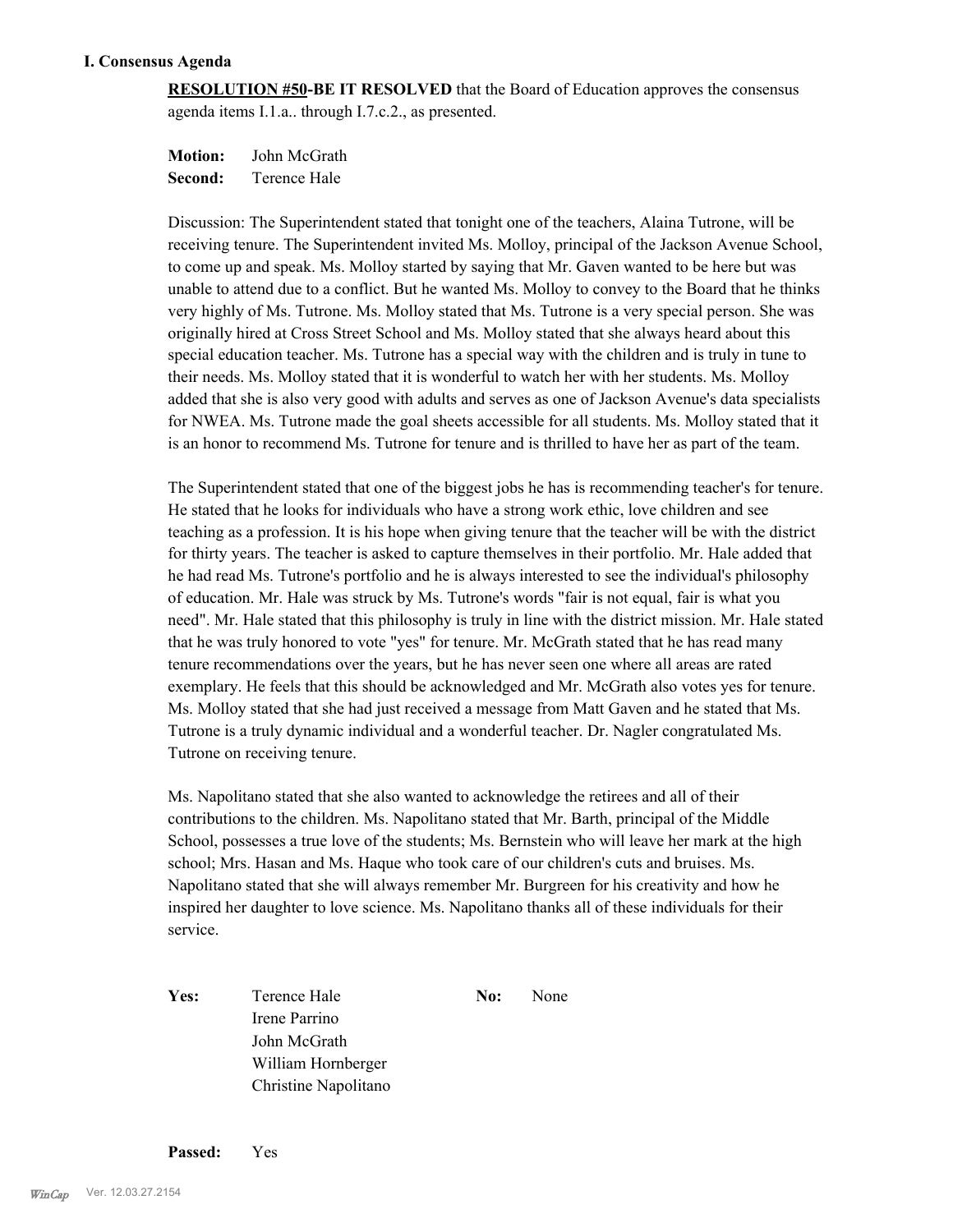#### **Accepting of Minutes** a.

That the Board of Education accepts the minutes of December 1, 2011 Workshop meeting as presented.

### 2. **Instruction**

- a. Leave(s) of Absence/Child Rearing
- That the Board of Education grants a request to Lisa Fiocco, for a Leave of Absence, for childrearing purposes, using accumulated sick days, starting approximately March 30, 2012. 1.
- That the Board of Education grants a request to Vanessa Lealand, for a Leave of Absence, for child-rearing purposes, using accumulated sick days, starting approximately April 15, 2012. 2.
- b. Appointments Instruction
- **BE IT RESOLVED**, that the Board of Education of the Mineola Union Free School District hereby appoints Cheryl Lippert to the position of Special Education Teacher as a .5 FTE for the period of January 3, 2012 through June 30, 2012 and continues her appointment as .5 Pre-Kindergarten teacher for the balance of the 2011-2012 school year. 1.
- Appointment(S) Sub Teacher per diem The Board of Education approves the addition of the following candidates to the Per Diem Substitute Teacher List at a daily rate of pay, \$90.00: c.

EMPLOYEE NAME EMPLOYEE CERTIFICATION

1. Casey K. Tierney Pre-K through Grade 6

2. Karyn Franz PreK - Grade 6

d. Retirement(s) Instruction

That the Board of Education accepts, with regret, the resignation of Hilary B. Bernstein, for the purposes of retirement, effective June 30, 2012. 1.

- That the Board of Education accepts, with regret, the resignation of Donna M. Hasan, for the purposes of retirement, effective June 30, 2012 2.
- That the Board of Education accepts, with regret, the resignation of Sidney W. Burgreen for the purpose of retirement, effective June 30, 2012. 3.
- That the Board of Education accepts, with regret, the resignation of Lois Haque, for the purpose of retirement, effective June 30, 2012. 4.
- That the Board of Education accepts, with regret, the resignation of Mark Barth, for the purposes of retirement, effective June 30, 2012. 5.
	- Appointment(S) Tenure That the Board of Education approve the recommendation of the Superintendent of Schools to appoint the following Teachers to tenure: e.

| <b>EMPLOYEE</b> | <b>TENURE AREA</b> | <b>EFFECTIVE</b> | <b>SCHOOL</b> |
|-----------------|--------------------|------------------|---------------|
| NAME            |                    | DATE             |               |
|                 |                    |                  |               |

1. Alaina C. Tutrone Special Education 02/01/2012 Jackson Ave School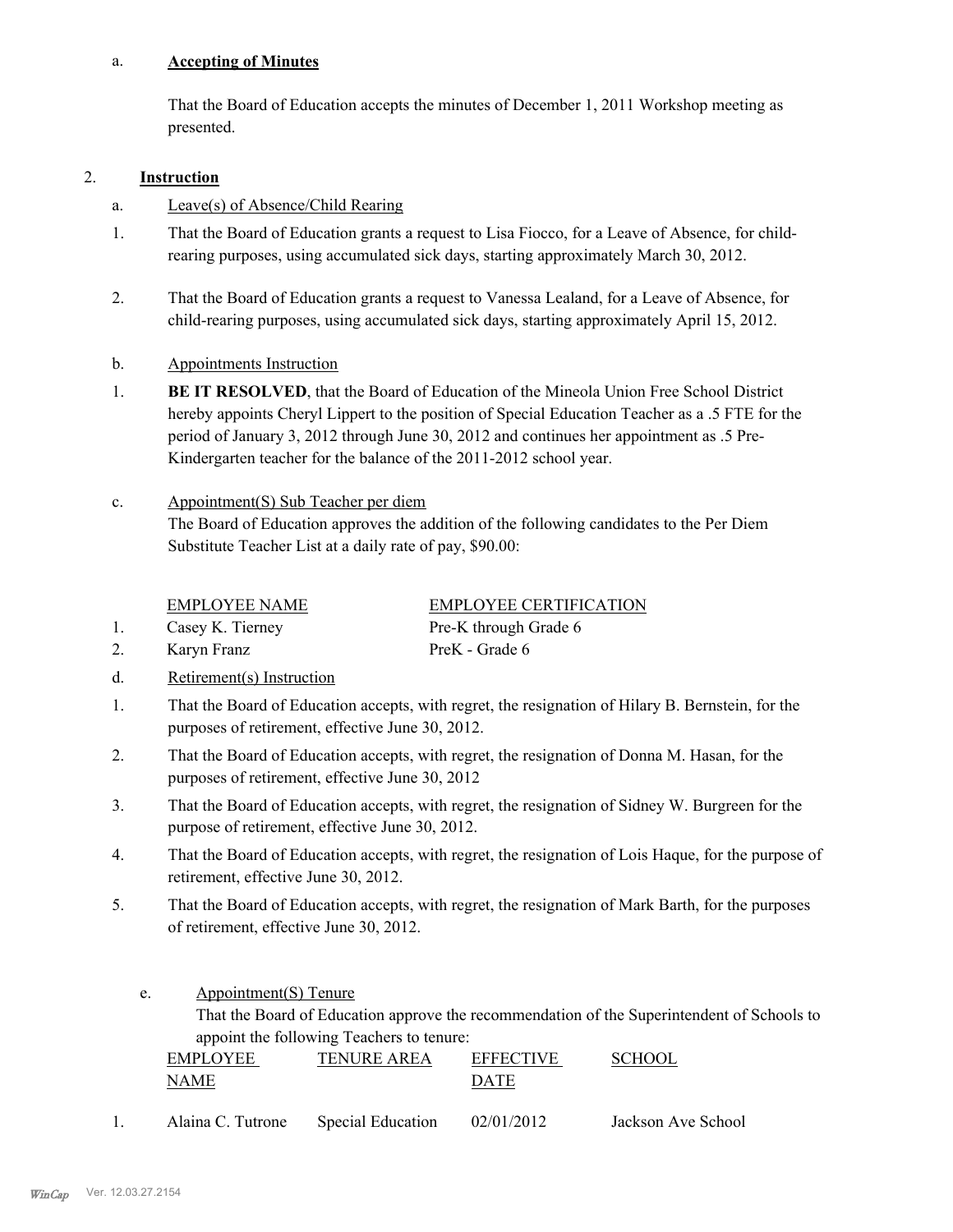Appointment(s) Coaches f.

> That the Board of Education approves the appointment of the following coaches for 2011-2012 year:

| <b>POSITION</b>             | <b>EMPLOYEE NAME</b>     | <b>STEP</b>    | <b>STIPEND</b> |
|-----------------------------|--------------------------|----------------|----------------|
| Baseball-Varsity            | Helmut Bohringer         | $\overline{3}$ | \$8,291.00     |
| Baseball-Varisty-Asst       | <b>Barry Silverstein</b> | 3              | \$5,638.00     |
| Baseball-JV                 | Daryl J. Whitmer         | 2              | \$5,076.00     |
| Baseball-Junior High        | William G. Digennaro     | 3              | \$5,406.00     |
| Baseball-Junior High        | Dominick J. Tolipano     | 3              | \$5,406.00     |
| Lacrosse-Varsity            | Michael B. Perro         | 3              | \$8,283.00     |
| Lacrosse-Varsity Asst       | <b>Matthew Antoniou</b>  | 3              | \$5,635.00     |
| Lacrosse-Junior Varsity     | Thomas J. Oswald         | 3              | \$5,741.00     |
| Lacrosse-Jr. High           | Mark Miller              | 3              | \$5,388.00     |
| Lacrosse-Jr. High Asst      | Joseph P. Cerulli        | 1              | \$3,896.00     |
| <b>Track-Varsity Spring</b> | John E. Fretz            | 1              | \$6,251.00     |
| <b>Track-Varsity Spring</b> | Thomas J. Leninger       | 3              | \$7,770.00     |
| Softball-Varsity            | Anthony Tramonte         | 3              | \$8,283.00     |
| Softball Varisty Asst       | Caitlin T. Orlando       | 2              | \$4,944.00     |
| Softball-Junior Varsity     | <b>Hilary Pavels</b>     | 1              | \$4,559.00     |
| Softball-Jr. High (7th/8th) | Vanessa Ricci            | 3              | \$5,025.00     |
| Lacrosse-Varsity            | Frank J. Massaro         | 3              | \$8,283.00     |
| Lacrosse-Varsity Asst       | Katherine P. Bennett     | 3              | \$5,635.00     |
| Lacrosse-Junior Varsity     | Meghan Nelson            | 3              | \$5,741.00     |
| Lacrosse-Jr. High           | Danielle E. Adams        | 2              | \$4,740.00     |
| Lacrosse-Jr. High           | Diana R. Kohl            | 3              | \$5,388.00     |
|                             |                          |                |                |

Appointment(s) Club/Stipends g.

That the Board of Education approves the following Club/stipend recommendatios for 2011-2012 year:

| <b>POSITION</b>      | <b>EMPLOYEE NAME</b> | <b>STIPEND</b> |
|----------------------|----------------------|----------------|
| Equipment Manager    | Daniel Guido         | \$4590         |
| 5th Grade Drama Club | Matthew Deluca       | \$1019         |
| HS Spring/Fall Music | Joseph Owens         | \$3913         |

# 3. **Instruction: Committee on Special Education**

That the Board of Education approves the CSE/CPSE/SCSE recommendations for programs and services for students with IEPs for the time period from 11/1/11 to 11/30/11. a.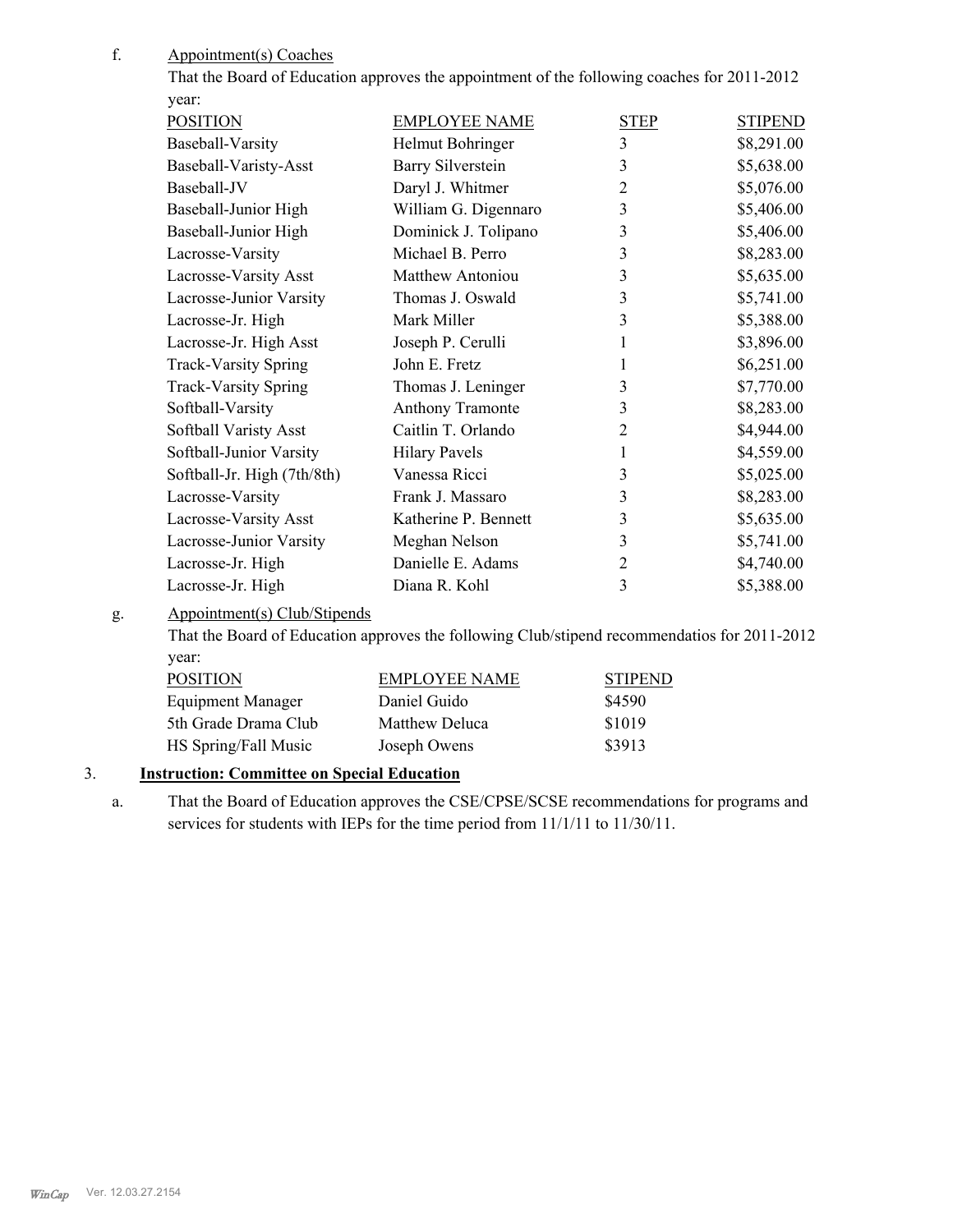# 4. **Instruction: Contracted**

a.That the Board of Education accepts the IDEA Flow- Through Allocation Contracts between the following list and the Mineola UFSD for the 2011- 2012 School Year:

- 1. Association for Children with Down Syndrome
- 2. Bilinguals Inc.
- 3. Brookville Center for Children's Services
- 4. Center for Developmental Disabilities
- 5. Cooper Kids Therapy Associates
- 6. The Hagedorn Little Village School
- 7. Harmony Heights School
- 8. Henry Viscardi School
- 9. Hicksville Pre-School
- 10. ICCD- Interdisciplinary School for Child Development
- 11. Kids First Evaluation & Advocacy Center
- 12. Kidz Therapy Services, LLC
- 13.Mill Neck Manor School for the Deaf
- 14. New York Therapy Placement Services
- 15. S.E.E.D.S. of Willistons, Inc.
- 16.Variety Child Learning Center

b.That the Board of Education accepts the Speech Therapy Services Contract between North Shore Speech-Language Associates and the Mineola UFSD for the 2011- 2012 school year.

c.That the Board of Education approves the Special Education Services Contract between Bethpage UFSD/ Mineola UFSD for the 2011- 2012 school year.

# 5. **Instruction: Student Actions**

- That the Board of Education approves the following out of state and/or overnight field trips: a.
	- 1. Winter Guard Competition- South Brunswick, NJ- March 24-25, 2012- for the Mineola High School Rockettes Winter Guard
	- 2. 7th Grade Trip- Boston, MA- May 31- June 1, 2012

## 6. **Civil Service**

- a. Appointments
- That the Board of Education approve the appointment of Jill Braster, to the position of part time Classroom Aide, to replace Camile Gentile at Meadow Drive School, effective January 23, 2012. Salary will be \$13.74 per hour (2008/09 Teacher Aide Salary Schedule) on Step 1. Probation is 26 weeks. 1.

# 7. **Business /Finance**

## a. **Treasurer's Report**

 That the Board of Education accepts the Treasurer's report for the period ending November 30, 2011 and directs that it be placed on file.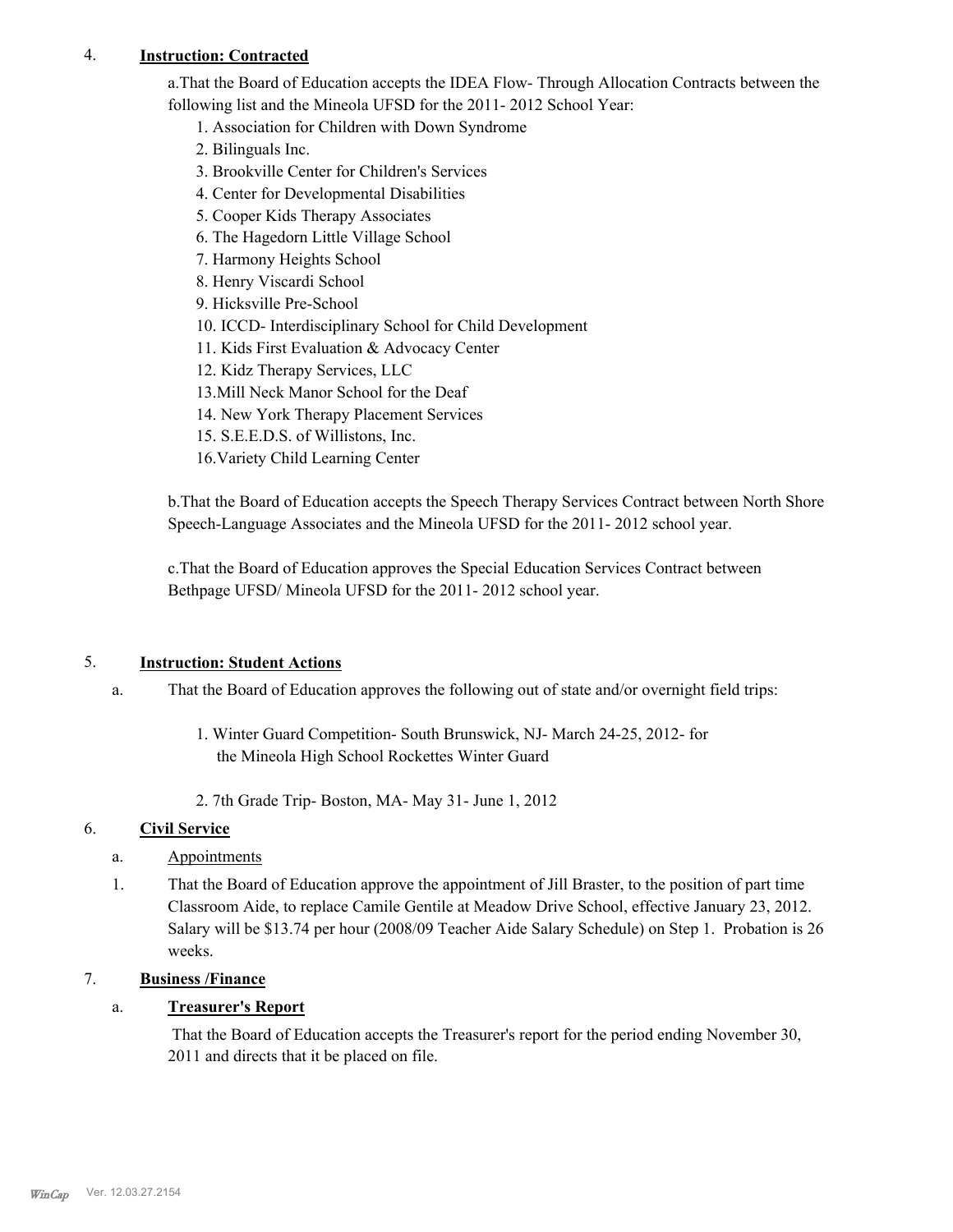## b. **Approval of Invoices and Payroll**

That the Board of Education accepts the Invoices and Payroll for the period ending December 31, 2011

Warrant #11 \$ 692,817.71 Warrant #12 \$ 183,798.97 **TOTAL EXPENSES \$ 876,616.68**

| PAYROLL #11 & #12 |                |
|-------------------|----------------|
| General           | \$4,042,170.10 |
| Fund F            | \$56,881.75    |

### **TOTAL PAYROLL \$4,099,051.85**

### c. **Budget Appropriation Adjustment**

1. That the Board of Education approves the following budget transfer for \$50,000.00 from Employee Pension account 9010.800.00.8096 to Workers' Compensation account 9040.800.008.8096, to cover a one time payment of \$45,860.00 mandated by NYS Workers' Compensation Board to settle an individual's claim.

2. That the Board of Education approves the following budget transfer for \$7,000.00 from the Willis Ave. Materials and Supplies code 2110.500.05.1011 to the Willis Ave. Textbook code 2110.480.05.0000, in order to purchase additional Reading Books.

## **J. Public Comments**

Ms. Napolitano opened the meeting for public comments. A parent stated that he would like to know if the rumors that recess is being eliminated are true. He stated that he has spoken with many parents about this issue and that everyone is very upset. He added that he understands that test scores are important however children need recess. The Superintendent stated that recess is not being eliminated; however he is proposing shortening the time. The Superintendent stated that this is necessary because in order to add all of the following: PE, Spanish and art, the time must be adjusted. But, recess will not be eliminated. He added that Kindergarten and 1st grade are changing and there is much more testing then in the past. The Superintendent is not in agreement with all of it but this is what is happening. The Superintendent stated that he is looking for a solution to provide the children with everything, but he also needs to address that a large number of students are not performing at a proficient level. This year's first graders have a limited recess, and it will be looked at how this goes. The Superintendent is looking for feedback regarding the recess proposal of 10 minutes daily and 30 minutes one time per week. The parent also asked about the Spanish program. He stated that his child in kindergarten is receiving Spanish however his older child is not. He would like to know if there are plans to expand the program. The Superintendent stated that this year students in K-1 receive Spanish and other grades do not pick up the language until 8th grade. He stated that we are looking how to introduce it to 3rd and 4th grades. Mr. Hornberger asked if there any consideration of extending the school day. The Superintendent stated that that is something that would have to be negotiated in contracts. Another parent had a comment; she stated that there are many parents here tonight all about the rumor of recess being eliminated. She stated that many would be interested in having a meeting with the Superintendent to give feedback and wanted to know when a meeting will be held. The Superintendent again stressed that recess is not being eliminated, it is just being reduced. He added that he will put out a date for a meeting. Ms. Parrino asked if the Superintendent could also schedule a parent meeting for the AGP program. The Superintendent stated that he can also do that.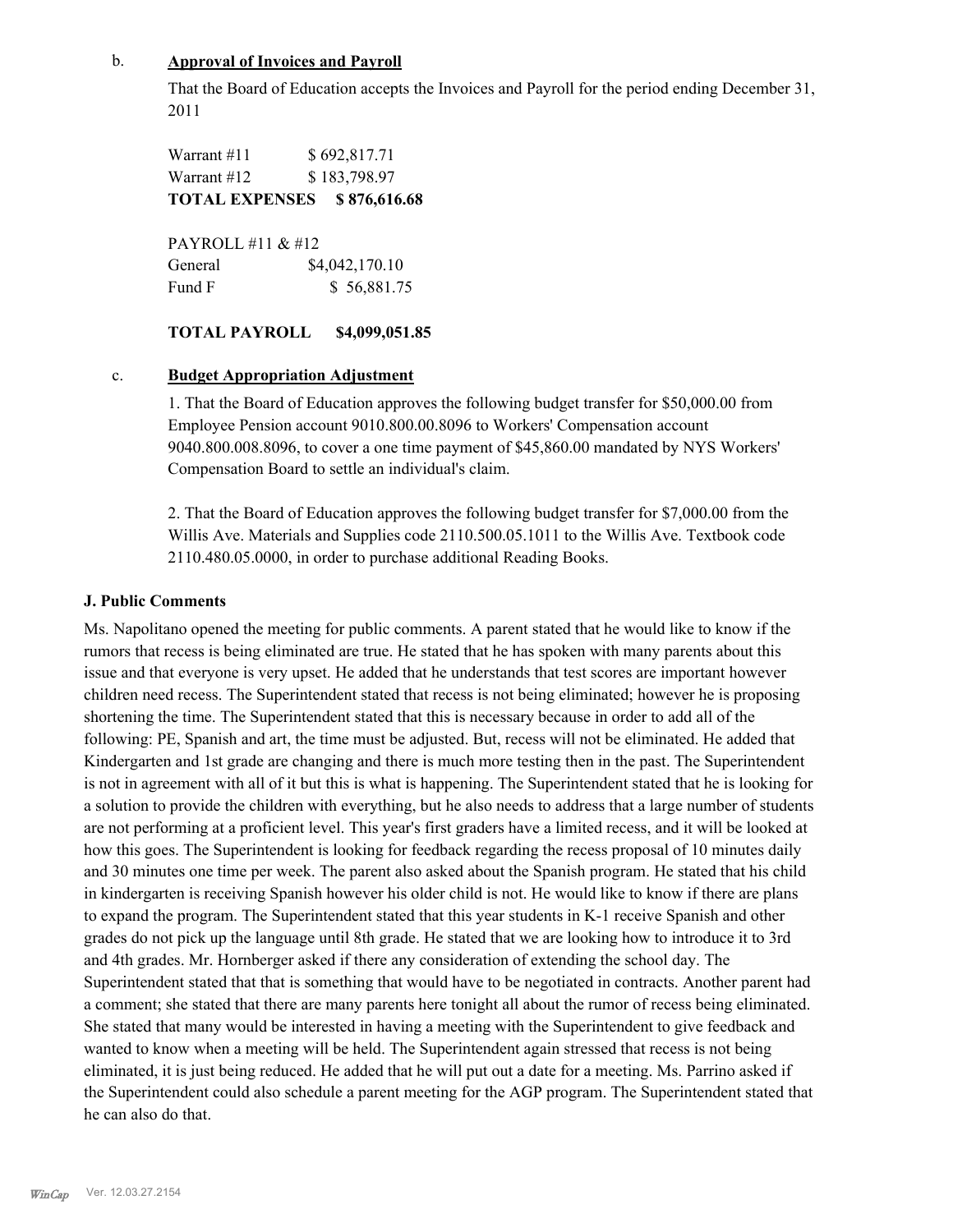### **K. Board of Education Reports**

Comments from Board President Board Committee Report Superintendent of Schools' Reports & Comments Superintendent Comments Capital Updates Table Reports Finance and Operations Report Monthly Financial Report Building and Grounds Report Building Usage Vandalism Work order Status Transportation Report

Special Reports

Public Questions - Board Committee Reports; Student Organization Report, Superintendent's Report; Table Reports (All Finance & Operations Functions); and Special Report

Ms. Napolitano stated that she would like to read a letter that she had composed. Ms. Napolitano stated that at the beginning of the school year she sent a letter to all staff asking them to step up their game. She explained that this year there are many new directives from the State and the district implemented NWEA. Ms. Napolitano stated that we went through the difficult decision to close buildings. Ms. Napolitano stated that she has heard many complaints regarding recess and an increase in homework. She stated that everyone is working hard and she understands that change is difficult. Ms. Napolitano stated that everyone will have to make sacrifices, but she is asking parents to be understanding. Ms. Napolitano stressed that the Board's #1 goal is to provide our children with a quality education.

Following Ms. Napolitano's comments, Dr. Nagler introduced the first presentation of the evening \*(all presentations can be found on the website on the Board of Education page). The Superintendent introduced Veronica Burns of H2M to present "Building Addition to the Meadow Drive School". Ms. Burns presented drawing of the new library addition at Meadow Drive and explained that the new space will be adjacent to the gym. There will be table seating for two classes, a story telling area that will accomodate 22-24 students, a curriculum garden and the circulation desk will be moved to allow the librarian to see the entire space. It was explained that students art work would be incorporated into the space. The Architect presented the cost of the project. The total project cost opinion is \$806,293.00. The Superintendent stated that we already have \$500,000 in the budget for this project and next year it will be budgeted in capitol projects. Dr. Nagler stated that this is an appropriate library space for a school the size of Meadow Drive. Mr. Hale stated that he likes what the addition looks like. Mr. McGrath asked if there is a projected cost for utilities. Those numbers were not available tonight. The Superintendent gave a possible time line for this project; there is a 7 week review time, approval date in June, potential bids in June and start work on library while children are not in building. Mr. McGrath asked which projects will be placed on the back burner and the Superintendent stated the Jackson Avenue Bus loop. The Superintendent stated that we must also start to plan to replace windows and doors at Jackson Avenue, as many of the windows are in bad shape. Mr. McGrath asked if water damage occurring due to the condition of the windows. The Superintendent stated that this is not occuring. Mr. McGrath asked why do the Meadow Drive project rather than the windows. The Superintendent stated that people approved the library project and the money was earmarked for the project. Mr. Hornberger asked if there is a safety concern with the Jackson Avenue windows. The Superintendent stated that there is no threat to staff or students at this time. Dr. Nagler stated that he will be having a meeting with a parent group from Meadow Drive next week in order to get their feedback on the project. He stated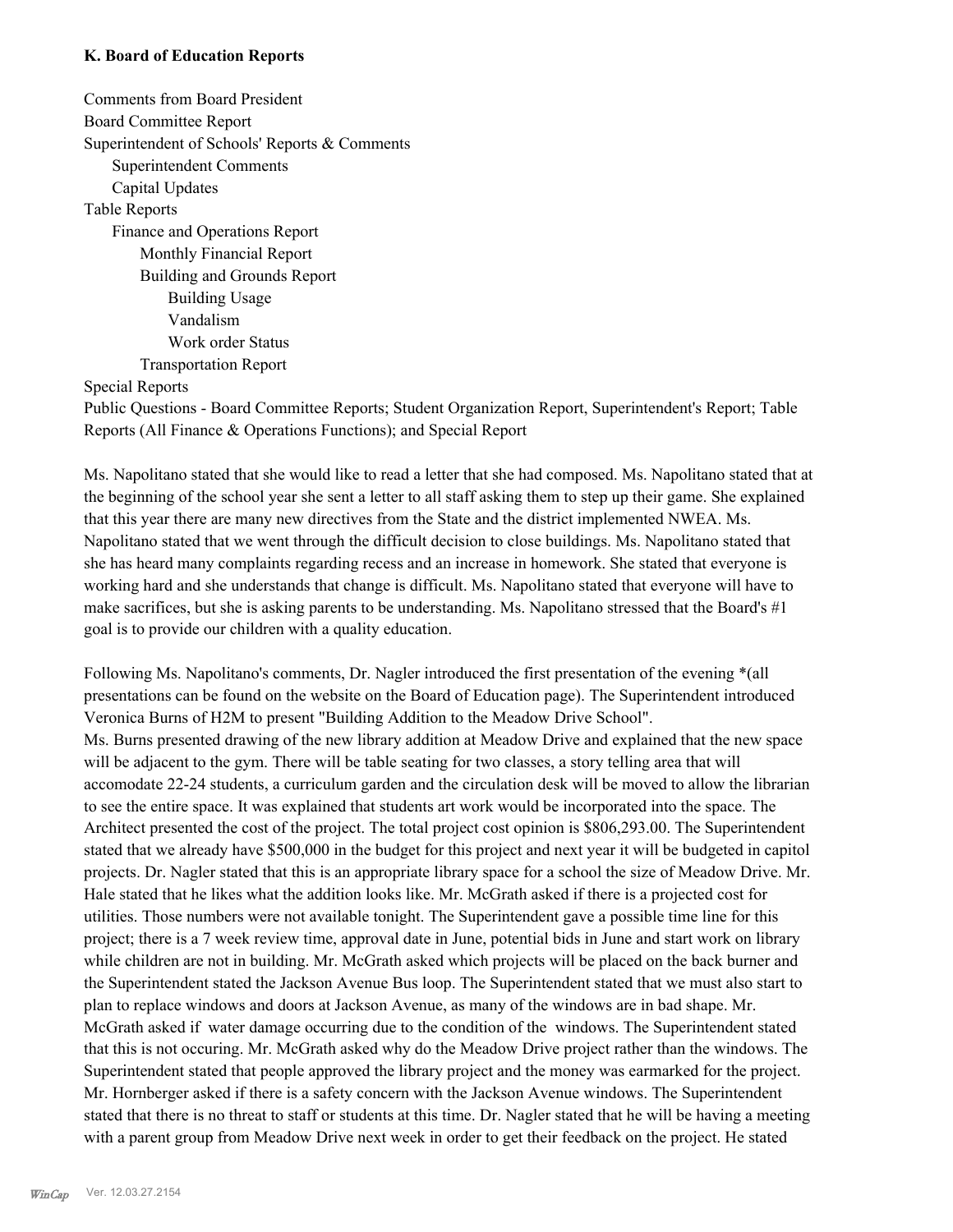that hopefully, contracts will be awarded in this school year.

The next presentation by H2M was "Building Addition to the Hampton Street School- Construction Progress". The Architect stated that there was a hiccup on the project, three drywells were found approximately 8' below grade. The project is progressing and the footings have been formed. It was reported that the contractors are conscientious about keeping the area clean . Mr. Hale asked if it is too cold to pour the concrete. The Architect stated that all steps are being taken to ensure that things are done appropriately and it is safe to pour at this time.

The Superintendent made the next presentation "Meadow Drive and Hampton Street Pre-K - 2 Maps". The Superintendent presented maps of the two schools in order to show how Pre-K through 2 will fit within each of these buildings. Dr. Nagler stated that both maps show 15 classrooms for K-2 and 1 classroom for Pre-k (which will accommodate 4 classes), as well as additional rooms for Special education, Music, Art, and ESL. In addition to the maps, the Superintendent presented the work that will take place in the two buildings over the summer. At Meadow Drive, the following will take place: new wall and door in the book room, add sink in art room, remove wall on stage and construct new library space. At Hampton Street, the following will take place: current library- remove rug and install new floor and remove shelving and paint.

The final presentation of the evening was the "2012- 2013 School Calendar". The Superintendent presented some relevant facts prior to presenting the two possible options: NYS requires 180 days of attendance for students; Mineola has 182 as per MTA contract; the 180 days MUST be within Labor day and the last day of regents week or you will lose aid 1/180 per day; we have been informed that regents week for June 2013 will be moved up t least 3 days. The Superintendent presented the two possible drafts of the calendar. Draft Calendar One: return to school 2 days in August (we will have 182 so we will still get full State aid); Election day is Superintendent conference day; Friday, May 24 off- snow make up day; can move the two days in August to June 24 and 25- 2 days after regents week. Draft Calendar Two: start after Labor day; remove May 24- NO snow make up days; 1/2 day of school for elementary students on Election day- MS, HS report for a full day or have school on June 24, after last day of regents (East Williston calendar). The Superintendent stated that the calendar does not have to be adopted now or it could be adopted and let people know that it may need to be amended. The Superintendent stated that he feels Draft 1 is a better plan because it gives the district a little wiggle room. Ms. Napolitano stated that she does not like having the children in the building on Election day with strangers coming in, especially because it will be a presidential election. Mr. McGrath feels that we should wait for word from the State before voting on the calendar. He asked if the decision from the State is imminent. The Superintendent stated he hopes so but no word yet. Mr. Hornberger asked if there is a mandate to adopt the calendar now and if no, why some schools are adopting now. The Superintendent stated that there is no harm not to adopt now, however, people would like to know and he feels that we should not wait past the meeting on 2/16.

The Superintendent stated that he had a few issues to bring to everyone's attention. Dr. Nagler reported that there was a ruling against school district recently, that if appeals lose would impact the budget negatively. He stated that according to the ruling, when residents and businesses challenge their tax bills, the school districts would now have to pay the county for the reassessment amount. If appeals fail, then we would have to begin to commit money to a fund for these costs. Also, it was reported that Mineola is one of the school districts that will be getting less state aid. Mr. Waters explained the reason for the cut in funds. He stated that on the ST3 it is compared what your actual expenses are and what we expect to spend, as a result BOCES aid will go down. The Superintendent explained we spend less, we get less. Mr. Waters stated that in the State's eyes, the district became wealthier. The Superintendent stated that we are still investigating all of this and he has contacted Senator Martins to complain. the Superintendent would like him to state our case.

The Superintendent stated he was looking at the mobility that takes place within the district and he stated that